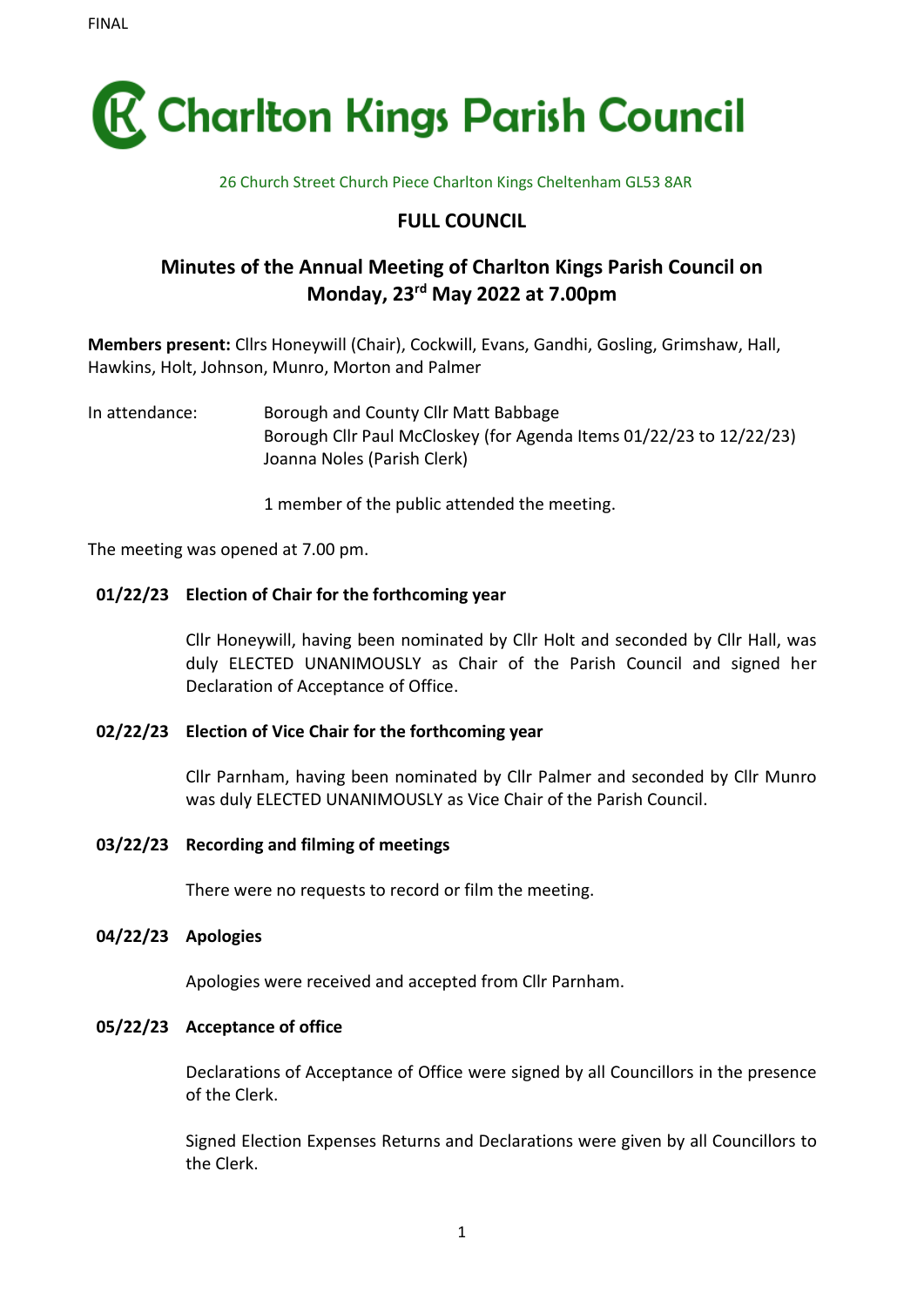Declarations of Interest Forms were provided by the majority of Councillors. The two new Councillors will provide these at their induction meetings with the Clerk.

### **06/22/23 Declarations of interest (**Localism Act 2011)

Cllr Grimshaw declared an interest in relation to Agenda Item 33/22/23 as his company had provided a quote for a new access gate to Grange Field. No other declarations of interest were received.

### **07/22/23 General Power of Competence**

It was noted that, at the last election, at least two thirds of Councillors were elected and that the Clerk was awarded the Certificate in Local Council Administration (CiLCA) in April 2020 which is a recognised qualification.

It was AGREED UNANIMOUSLY that the criteria for eligibility to declare the General Power of Competence had been met and there was a UNANIMOUS RESOLUTION to adopt the General Power of Competence with immediate effect.

### **08/22/23 Appointment of members and election of Chairs to Standing Committees**

Councillors had advised the Clerk in advance of their preferences in relation to Chairing and membership of Standing Committees.

#### • **Allotments**

Cllr Hawkins, having been proposed by Cllr Palmer and seconded by Cllr Cockwill, was duly ELECTED UNANIMOUSLY as Chair of the Allotments Committee.

It was AGREED UNANIMOUSLY that the following Councillors would be members of the Allotments Committee in addition to Cllr Hawkins: Cllrs Cockwill, Honeywill, Morton and Palmer.

#### • **Community Assets**

Cllr Munro, having been proposed by Cllr Gosling and seconded by Cllr Palmer, was duly ELECTED UNANIMOUSLY as Chair of the Community Assets Committee.

It was AGREED UNANIMOUSLY that the following Councillors would be members of the Community Assets Committee in addition to Cllr Munro: Cllrs Gosling, Grimshaw, Hall, Hawkins, Holt, Honeywill and Palmer

#### • **Community Engagement and Wellbeing**

Cllr Palmer, having been proposed by Cllr Honeywill and seconded by Cllr Grimshaw, was duly ELECTED UNANIMOUSLY as Chair of the Community Engagement and Wellbeing Committee.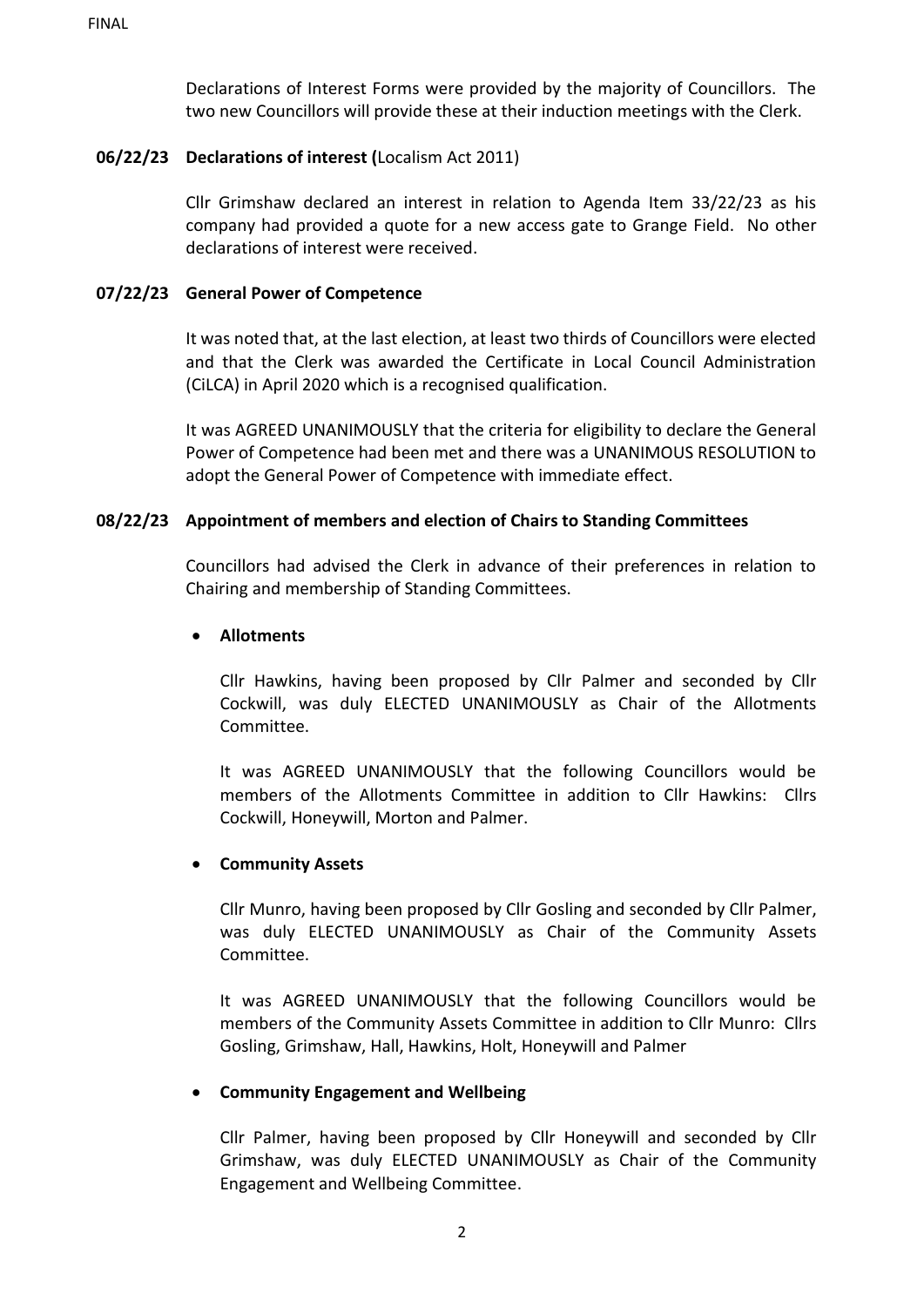It was AGREED UNANIMOUSLY that the following Councillors would be members of the Community Assets Committee in addition to Cllr Palmer: Cllrs Cockwill, Evans, Gandhi, Hall, Holt, Honeywill, Johnson, Morton and Parnham.

### • **Finance and General Purposes**

Cllr Gandhi, having been proposed by Cllr Honeywill and seconded by Cllr Johnson, was duly ELECTED UNANIMOUSLY as Chair of the Finance and General Purposes Committee.

It was AGREED UNANIMOUSLY that the following Councillors would be members of the Finance and General Purposes Committee in addition to Cllr Gandhi: Cllrs Hawkins, Honeywill, Munro, Palmer and Parnham.

### • **Planning**

Cllr Grimshaw, having been proposed by Cllr Palmer and seconded by Cllr Gosling, was duly ELECTED UNANIMOUSLY as Chair of the Planning Committee.

It was AGREED UNANIMOUSLY that the following Councillors would be members of the Planning Committee in addition to Cllr Grimshaw: Gosling, Hall, Holt, Honeywill and Palmer.

#### **09/22/23 Public Session**

The member of the public present spoke regarding his concerns about parking in Bafford Lane as outlined in a submission which had been circulated to Councillors under Agenda Item 10/22/23. He has been in contact with Borough and County Cllr Paul Baker in relation to implementation of a Traffic Regulation Order (TRO) to mitigate the issues.

Cllr Honeywill said that the Parish Council has no direct powers in relation to parking issues of this kind and recommended that the member of the public continues to liaise with Borough and County Cllr Baker. Cllr Palmer said that she would raise this issue at her next liaison meeting with Gloucestershire Highways. Cllr Honeywill added that Parish Office staff have made the police officers who patrol Charlton Kings aware of the issue.

#### **10/22/23 Issues raised by members of the public in advance of the meeting**

• Bafford Lane - parking issues This matter was addressed under Agenda Item 09/22/23.

#### **11/22/23 Minutes of previous meeting**

The following matter arising from the minutes was not covered elsewhere on the agenda.

• 283/21/22 – Noticeboard by Church Piece car park - The Clerk reported that she had met with a member of the Property and Asset Management Resources team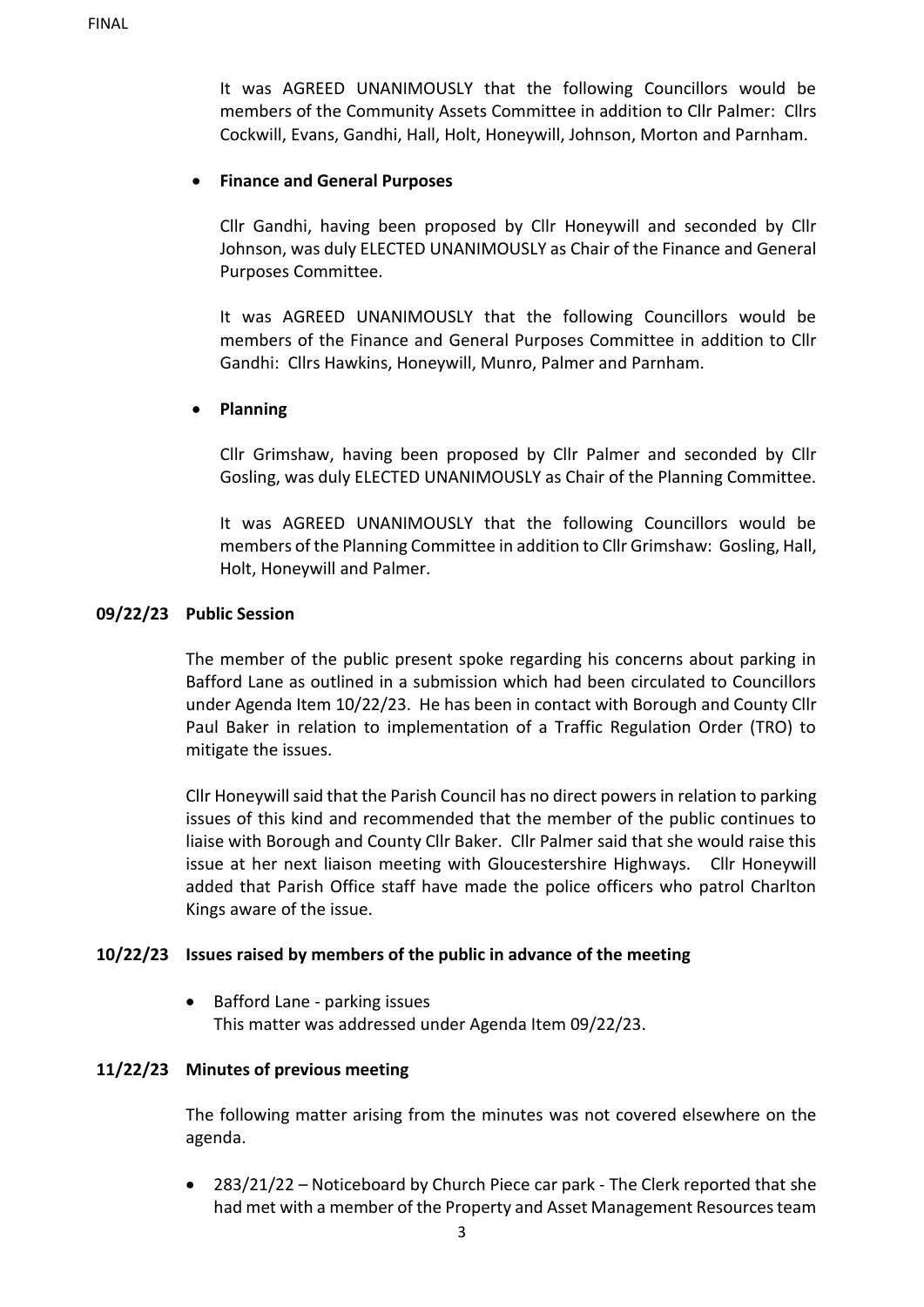at Cheltenham Borough Council on  $12<sup>th</sup>$  May 2022. He had said that the Borough Council would repair the noticeboard and allow the Parish Council to use it. It was felt that this was a better solution than removal of the noticeboard.

The minutes of the Full Council Meeting held on  $25<sup>th</sup>$  April 2022 (previously circulated) WERE APPROVED BY MAJORITY BY THE COUNCIL, with abstentions from Cllrs Evans and Morton, and were signed by Cllr Honeywill as an accurate record.

### **12/22/23 Reports or apologies from County and Borough Councillors**

The Clerk reported that apologies and a brief report, which had been circulated to Councillors, had been received from Borough Councillor Boyes. No other reports or apologies had been received from County and Borough Councillors.

Borough Cllr McCloskey reported verbally as follows.

• There have been some changes of portfolio within the Cheltenham Borough Council cabinet. Borough Cllr Alisha Lewis is the new lead for the Climate Emergency. Borough Cllr McCloskey suggested that the Parish Council contacts her regarding the work it undertakes under its CK Futures environmental programme.

County and Borough Cllr Babbage reported verbally as follows.

- Work is ongoing in relation to the proposed 40 mph TRO on London Road.
- Other 20 mph TROs are also being considered in other locations.
- Gloucestershire County Council, in partnership with the Office of the Police and Crime Commissioner, has just launched a Community Speedwatch Fund. The fund, which is the first of its type in the country, is intended to provide communities with the tools they need to combat speeding in their area, helping to make our roads safer for everyone who uses them to walk, cycle, and drive.

#### **13/22/23 Internal Audit**

The internal audit report, produced following a visit by the auditor on 17th May 2022, was formally received by the Council. It was noted that the report stated that internal control procedures in operation are adequate to meet the needs of the Council.

There was one recommendation for action relating to signature of minutes by the Chair on each page rather than just the final page and it was agreed that this will be implemented for Full Council and Standing Committee meetings.

## **14/22/23 Year End Accounts for 2021/22**

The Year End Accounts for 2021/22, which had been previously circulated, were APPROVED UNANIMOUSLY and signed by Cllr Honeywill in her role as Chair and the Clerk in her role as Responsible Financial Officer (RFO).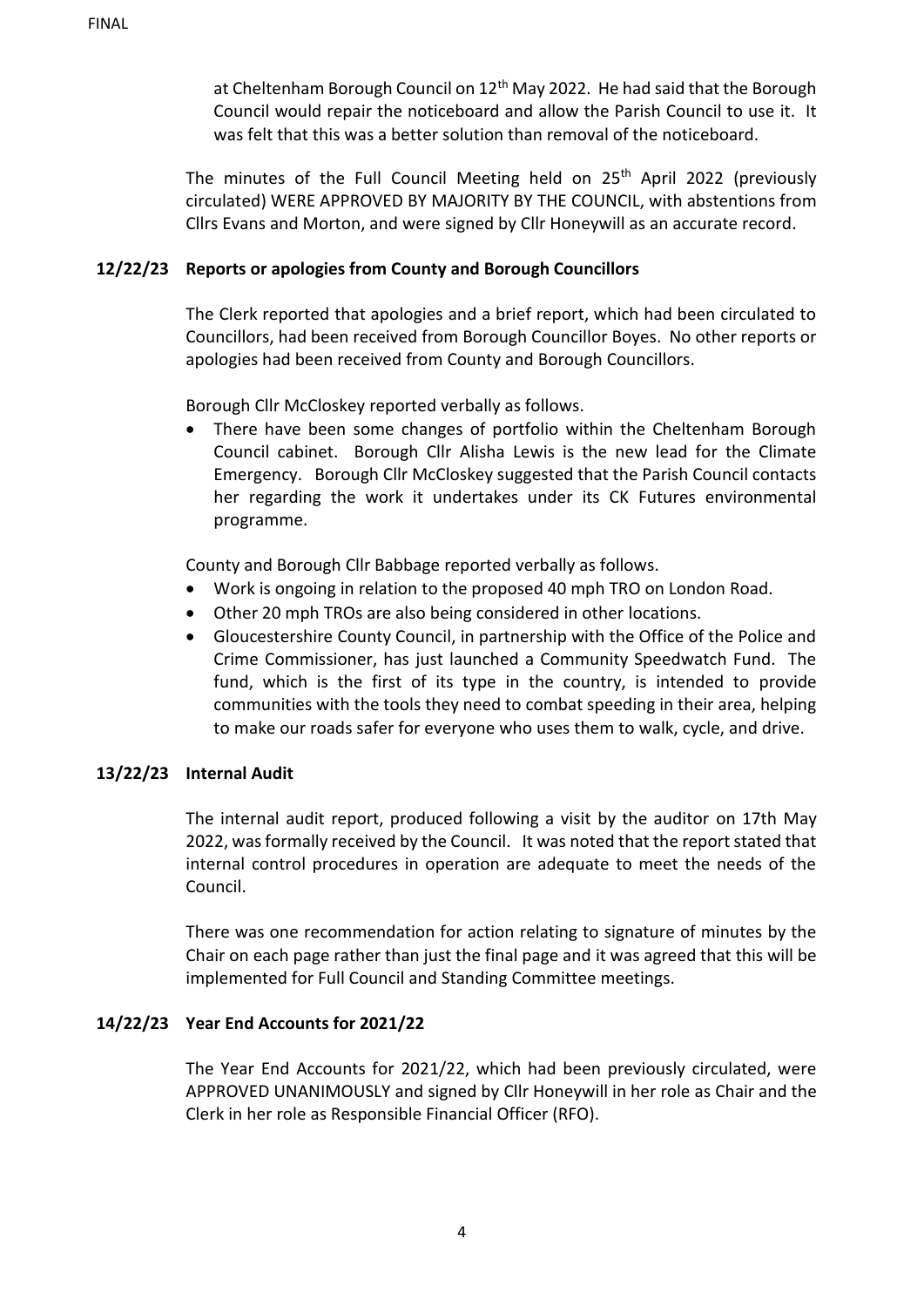# **15/22/23 Annual Return – Governance Statement**

Section 1 of the Annual Governance and Accountability Return (AGAR), which consists of the Annual Governance Statement for 2021/22, had been previously circulated. The Annual Governance Statement was APPROVED UNANIMOUSLY by the Council and was signed by Cllr Honeywill in her role as Chair and the Clerk in her role as RFO.

# **16/22/23 Annual Return – Accounting Statements**

Section 2 of the AGAR, which consists of the Accounting Statements for 2021/22, had been previously circulated. The Accounting Statements, which had previously been signed by the Clerk as RFO, were APPROVED UNANIMOUSLY by the Council and then signed by Cllr Honeywill in her role as Chair.

## **17/22/23 Community Infrastructure Levy**

The statement regarding spending of Community Infrastructure Levy (CIL) funds received during 2021/22, which had been previously circulated, was APPROVED UNANIMOUSLY by the Council. The statement is for submission to Cheltenham Borough Council and publication on the Parish Council's website.

### **18/22/23 Monthly Accounts**

The Clerk said that apportionment of a proportion of salary costs to the Allotments, Stanton Suite and Community Engagement and Wellbeing cost centres had not been implemented for April 2022. This had been deferred as the apportionment of salaries was due to be considered at the Finance and General Purposes Committee meeting on 6<sup>th</sup> June 2022.

The accounts for the year to 30<sup>th</sup> April 2022 (previously circulated) were APPROVED UNANIMOUSLY by the Council.

## **19/22/23 Budget 2022-23 – Transfer of Cost Codes**

It was AGREED UNANIMOUSLY that the Cost Codes for Tree Guardians, Tree Planting, National Tree Charter Day, Green Spaces Inventory and the Queen's Platinum Jubilee will be moved from the Community Assets Cost Centre to the Community Engagement and Wellbeing Cost Centre.

#### **20/22/23 Payments**

The Council reviewed the list (previously circulated) of all payments issued in the calendar month April 2022 and UNANIMOUSLY RATIFIED the payments totalling £12,458.95 (£12,630.76 plus VAT of £171.81) which Cllr Honeywill signed in her role as Chair.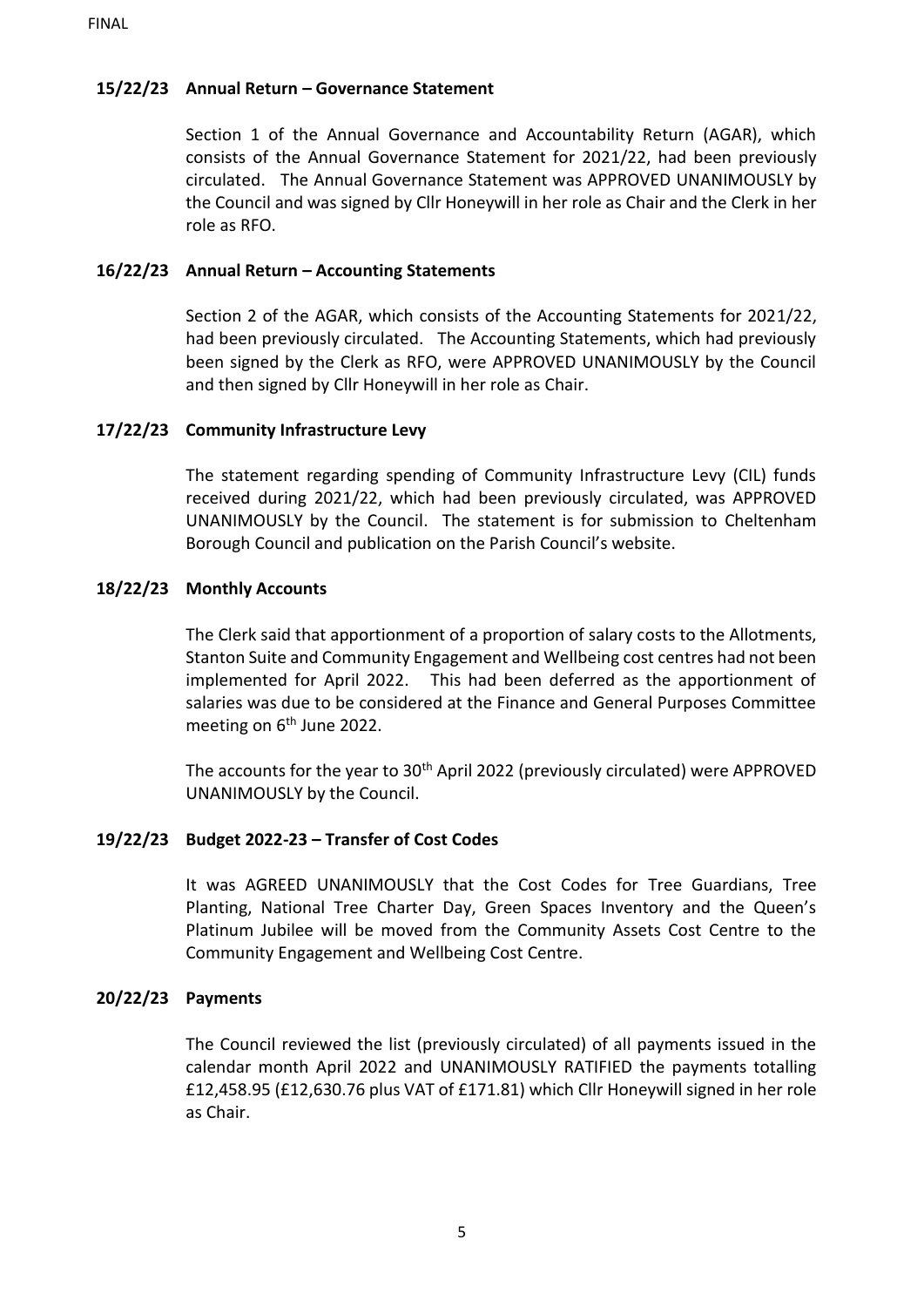# **21/22/23 Bank signatories**

It was AGREED UNANIMOUSLY that the following Councillors would be bank signatories for all accounts – Lloyds, Unity Trust and Nationwide – for 2022-23 onwards:

- Cllr Gosling
- Cllr Grimshaw
- Cllr Honeywill
- Cllr Munro
- Cllr Palmer

It was AGREED UNANIMOUSLY that that former Councillor Rob Williams should continue as a bank signatory until new signatories are confirmed by the various banks.

## **22/22/23 Review of Terms of Reference of Standing Committees and delegated powers**

The Terms of Reference of the Allotments, Community Assets, Community Engagement and Wellbeing, Finance and General Purposes, and Planning Committees and the Scheme of Delegation, which had been previously circulated, were reviewed by the Council.

Cllr Honeywill said that the Terms of Reference would be reviewed at the first meeting of each Standing Committee in the new council year. Any further recommended amendments could be brought back for consideration by Full Council in due course.

The updated Terms of Reference of all these Committees and the Scheme of Delegation, and the delegated powers set out in them, were APPROVED UNANIMOUSLY by the Council.

## **23/22/23 Representation on outside bodies**

- **C5 Parish Councils Group (Cheltenham Borough Council)** It was AGREED UNANIMOUSLY that Cllrs Honeywill and Parnham will represent the Council at the C5 Parish Councils Group.
- **G3 Group (Gloucestershire County Council)** It was AGREED UNANIMOUSLY that Cllrs Grimshaw and Holt will represent the Council at the G3 Group.
- **Restoring Cheltenham's Escarpment Grasslands project** It was AGREED UNANIMOUSLY that Cllrs Hawkins and Munro will represent the Council on the Restoring Cheltenham's Escarpment Grasslands project.

## • **Cheltenham Detached Youth Work Project**

It was AGREED UNANIMOUSLY that Cllr Johnson and the Clerk would represent the Council on the Cheltenham Youth Services Project's steering group in 2022- 23.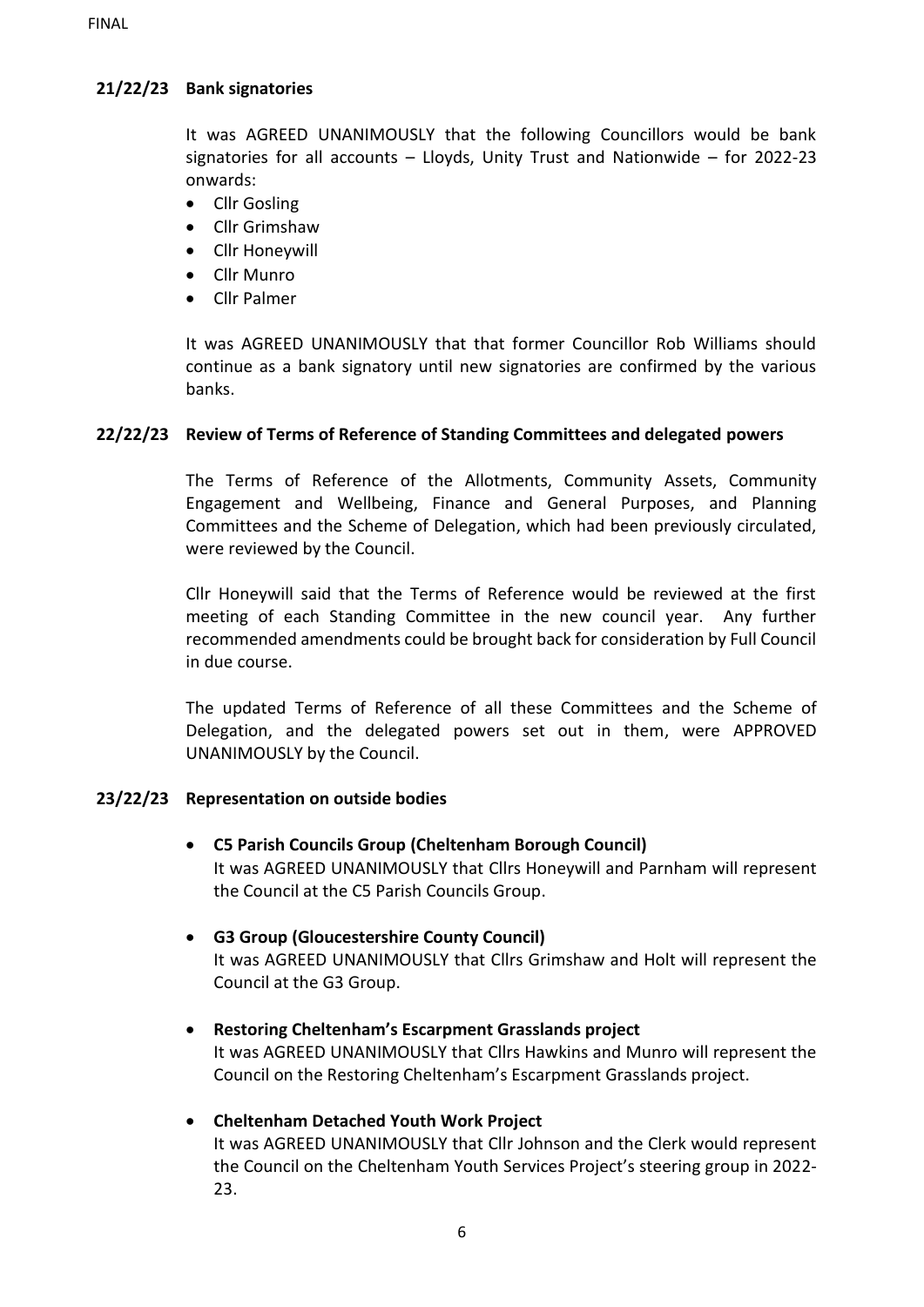## **01/22/23 Review of Cheltenham Charter and Gloucestershire Charter**

## • **Cheltenham Charter**

The Cheltenham Charter, which was last updated in 2021 and which defines the relationship between Cheltenham Borough Council and the five Parish Councils in Cheltenham, was reviewed.

## • **Gloucestershire Charter**

It was noted that the Gloucestershire Charter had last been updated in 2016 and was now out of date. G3 liaison meetings are not currently being held. The Clerk reported that she had contacted Gloucestershire County Council for an update on 28th April 2022 and had been told that it was planned to update the Gloucestershire Charter and re-start the G3 liaison meetings in the next year.

## **25/22/23 Membership of other bodies**

- **Gloucestershire Association of Parish and Town Councils (GAPTC)** The Council's membership of GAPTC was AGREED UNANIMOUSLY.
- **Society of Local Council Clerks (SLCC)** The Clerk's membership of SLCC was AGREED UNANIMOUSLY.

### **26/22/23 Procedural Standing Orders**

The updated procedural Standing Orders, which had been previously circulated, were reviewed and APPROVED UNANIMOUSLY AND FORMALLY ADOPTED by the Council.

#### **27/22/23 Financial Regulations**

The Financial Regulations, which had been previously circulated, were reviewed and APPROVED UNANIMOUSLY AND FORMALLY ADOPTED by the Council.

#### **28/22/23 Risk Management Schedule**

The updated Risk Management Schedule, which had been previously circulated, was reviewed and APPROVED UNANIMOUSLY AND FORMALLY ADOPTED by the Council.

#### **29/22/23 Policy Review**

#### • **Complaints Procedures**

The Complaints Procedures, which had been previously circulated, were reviewed and APPROVED UNANIMOUSLY AND FORMALLY ADOPTED by the Council.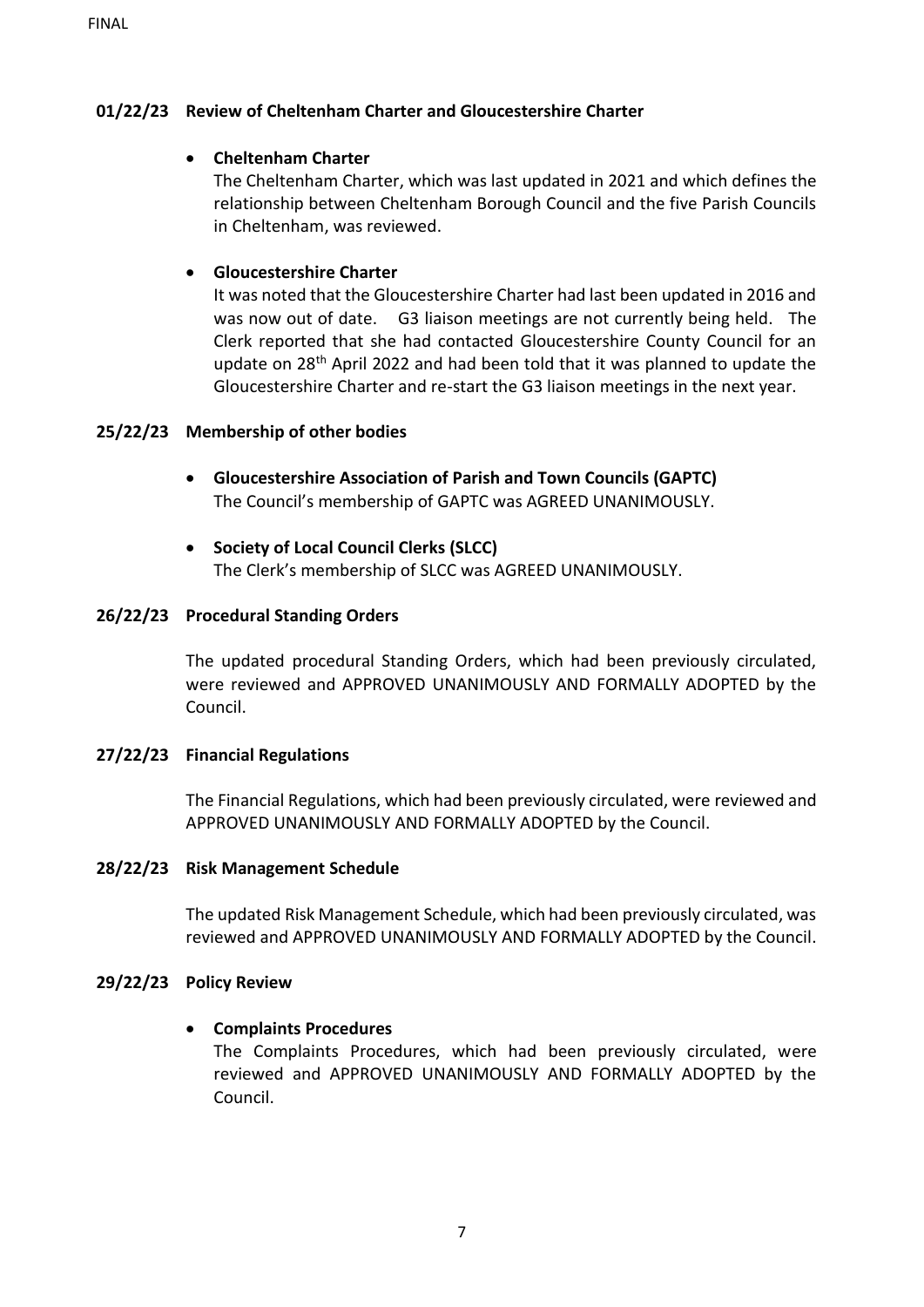### • **Code of Conduct**

The Code of Conduct, which had been previously circulated, was reviewed and APPROVED UNANIMOUSLY AND FORMALLY ADOPTED by the Council.

### • **Policies for Data Protection, Information Security, Managing Requests for Information, Records Management and Privacy Notices** The Policies for Data Protection, Information Security, Managing Requests for

Information, Records Management and Privacy Notices were reviewed and APPROVED UNANIMOUSLY AND FORMALLY ADOPTED by the Council.

# • **Communications Policy including dealing with the media**

The Communications Policy, which had been previously circulated, was reviewed and APPROVED UNANIMOUSLY AND FORMALLY ADOPTED by the Council.

• **Staff Recruitment Policy, Training and Development Policy, Disciplinary Policy, Grievance Policy and Sickness Absence Policy**

The Staff Recruitment, Training and Development, Disciplinary, Grievance and Sickness Absence Policies, which had been previously circulated, were reviewed and APPROVED UNANIMOUSLY AND FORMALLY ADOPTED by the Council.

### • **Other Policies**

The list of all other policies and their schedule for revision, which had been previously circulated, was considered by the Council but no amendments were requested.

#### **30/22/23 Asset Register**

The Asset Register, which had been previously circulated, was FORMALLY REVIEWED AND APPROVED by the Council.

#### **31/22/23 Insurance**

The schedule of insurance from BHIB Ltd, which had been previously circulated, was reviewed by the Council and arrangements for insurance in 2022-23 were FORMALLY APPROVED by the Council.

The Clerk reported that consideration of appropriate insurance arrangements in relation to some of the Restoring Cheltenham's Escarpment Grasslands project's assets was ongoing and this might result in an amendment to the policy in due course.

## **32/22/23 Restoring Cheltenham's Escarpment Grasslands (RCEG) Project**

• Cllr Munro reported that he would be meeting former Councillor Rob Williams, together with Cllr Honeywill and the Clerk, to clarify a number of issues in relation to the RCEG project. An update will be brought to the Community Assets Committee meeting on 31<sup>st</sup> May 2022.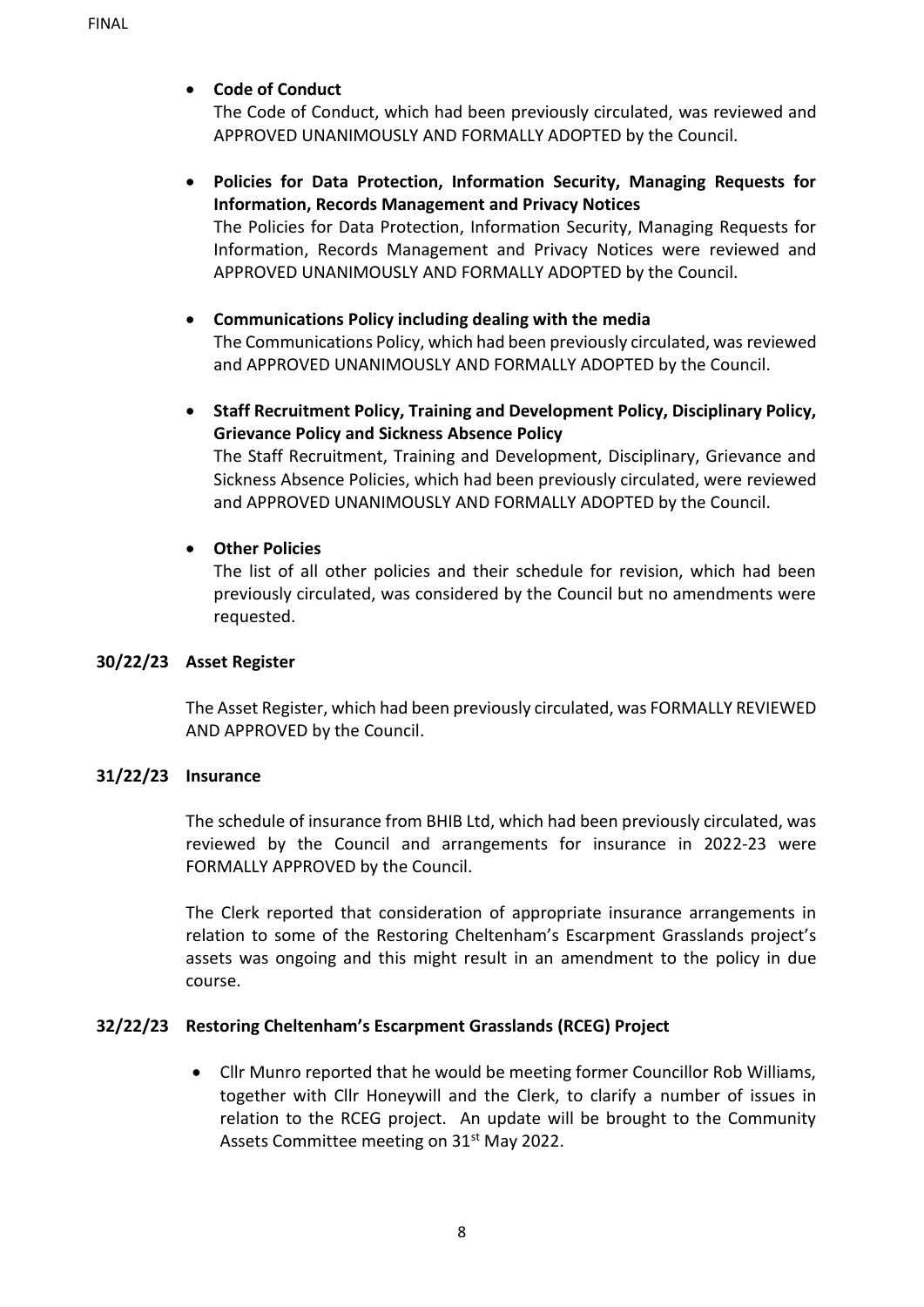• A contribution to the Restoring Cheltenham's Escarpment Grasslands project of £1,535.83, equal to VAT reclaimed in relation to its projects in the last quarter, was AGREED UNANIMOUSLY.

### **33/22/23 Grange Field**

• Cllr Palmer reported that consideration of the next phase of work on Grange Field, which would involve an environmental planting project, had started. It was hoped to present the outline project to members of the community at the Autumn Fayre on 24<sup>th</sup> September 2022.

Several Councillors said that they had received positive feedback from members of the community regarding the new access path and play equipment on Grange Field.

Cllr Hawkins said that he was aware that the Environment Agency had a grants scheme for environmental projects and he will provide Cllr Palmer with further details.

Cllr Munro said that he is in discussion with 125 (Cheltenham) Squadron ATC regarding refurbishment of the ATC hut.

- It was AGREED UNANIMOUSLY that Midland Survey Ltd (Contractor 3) should be appointed to undertake a drainage survey of Grange Field at a cost of £1,300 excluding VAT. It was AGREED UNANIMOUSLY that Community Infrastructure Levy funds will be used towards this work.
- It was AGREED BY MAJORITY, with one abstention from Cllr Grimshaw, that Greenfields (Contractor 1) should be appointed to install a new access gate to Grange Field at a cost of £2,137 excluding VAT. It was AGREED UNANIMOUSLY that Community Infrastructure Levy funds will be used towards this work.

## **34/22/23 Meeting Dates**

Meeting dates for Full Council and Standing Committee meetings in 2022-23 were AGREED UNANIMOUSLY.

## **35/22/23 Community Grant**

THE COUNCIL APPROVED BY MAJORITY (10 in favour, 2 against, 1 abstention) a grant of £250 to Charlton Kings Flower Club towards a carpet of flowers in celebration of the Platinum Jubilee. The Parish Council will also advertise the event.

#### **36/22/23 Communications and Community Engagement**

• **Report on the meeting of the Communications and Community Engagement Working Group on 12th May 2022**

Cllr Parnham was not present at the meeting so was not able to report on the meeting of the Working Group.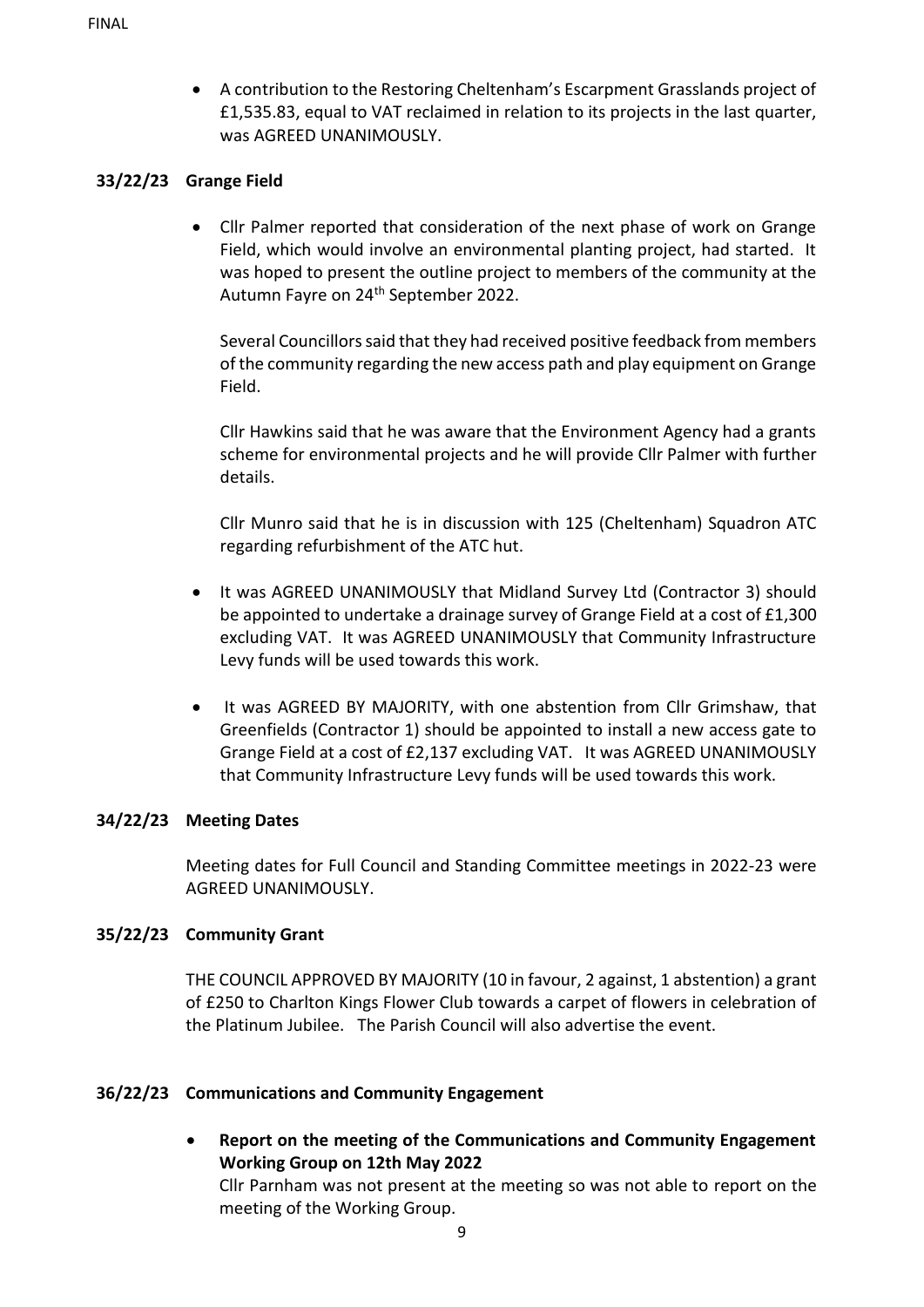- **June 2022 Parish Council Newsletter** It was noted that the Community Engagement Officer has been in contact with authors for the June 2022 Parish Council Newsletter.
- **Topics for future Local Answer articles** The July Local Answer article will be on the CK Futures "We are Nature" project.

#### **37/22/23 Minutes of Annual Parish Meeting on 21st April 2022**

The minutes of the Annual Parish Meeting on 21<sup>st</sup> April 2022 were noted.

#### **38/22/23 Update on key projects**

#### • **CK Futures**

The report by Cllr Parnham, which had been previously circulated, was noted.

# • **CK Health Connect**

The report by Cllr Johnson, which had been previously circulated, was noted.

### • **Youth Work**

The report by Cllr Johnson, which had been previously circulated, was noted.

#### • **Rights of Way**

The report by Cllrs Holt and Gosling, which had been previously circulated, was noted.

#### **39/22/23 Update on Standing Committees**

#### • **Allotments**

Cllr Palmer reported that the annual Allotments Competition would be run at a reduced level in 2022 and certificates would be handed out at the Autumn Fayre on 24th September 2022.

• **Community Assets**

Nothing to report.

- **Community Engagement and Wellbeing** Nothing to report.
- **Finance and General Purposes**  Nothing to report.
- **Planning** Cllr Grimshaw said that the application relating to the former NISA site was still pending.
- **40/22/23 External reports for information** None.